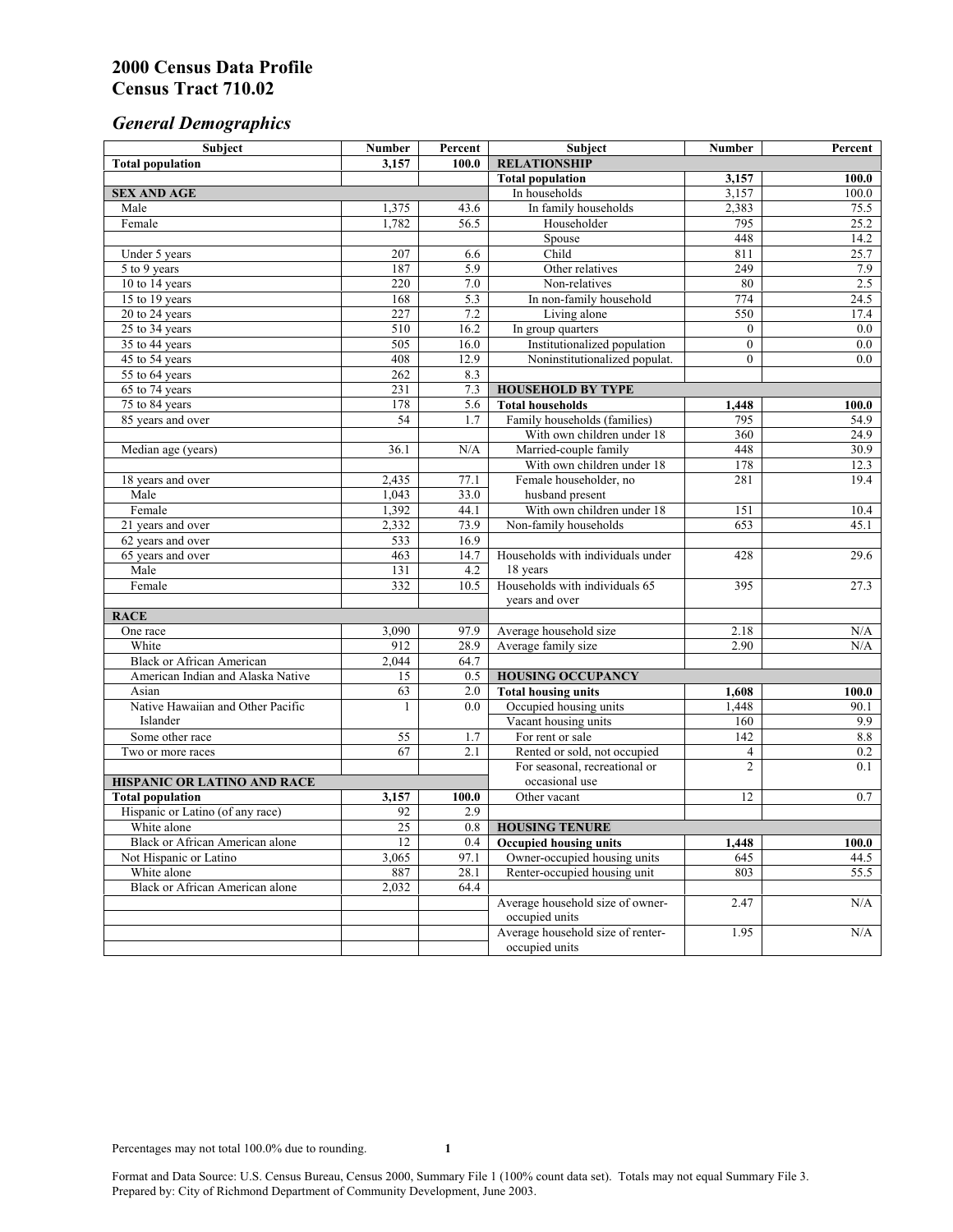### *Social Characteristics*

| <b>Subject</b>                                       | <b>Number</b>            | Percent | <b>Subject</b>                         | <b>Number</b> | Percent |
|------------------------------------------------------|--------------------------|---------|----------------------------------------|---------------|---------|
| <b>SCHOOL ENROLLMENT</b>                             | <b>RESIDENCE IN 1995</b> |         |                                        |               |         |
| Population 3 years and over enrolled in              | 572                      | 100.0   | Population 5 years and over            | 2,779         | 100.0   |
| school                                               |                          |         | Same house in 1995                     | 1,643         | 59.1    |
| Nursery school, preschool                            | 71                       | 12.4    | Different house in the U.S. in         | 1,075         | 38.7    |
| Kindergarten                                         | $\overline{77}$          | 13.5    | 1995                                   |               |         |
| Elementary school (grades 1-8)                       | 227                      | 39.7    | Same county                            | 628           | 22.6    |
| High school (grades 9-12)                            | 60                       | 10.5    | Different county                       | 447           | 16.1    |
| College or graduate school                           | 137                      | 24.0    | Same state                             | 315           | 11.3    |
|                                                      |                          |         | Different state                        | 132           | 4.7     |
| EDUCATIONAL ATTAINMENT                               |                          |         | Elsewhere in 1995                      | 61            | 2.2     |
| Population 25 years and over                         | 2,203                    | 100.0   |                                        |               |         |
| Less than 9 <sup>th</sup> grade                      | 161                      | 7.3     | <b>NATIVITY AND PLACE OF BIRTH</b>     |               |         |
| $9th$ to $12th$ grade, no diploma                    | 405                      | 18.4    | <b>Total population</b>                | 3,033         | 100.0   |
| High school graduate (includes equivalency)          | 712                      | 32.3    | Native                                 | 2.948         | 97.2    |
| Some college, no degree                              | 480                      | 21.8    | Born in United States                  | 2,910         | 95.9    |
| Associate degree                                     | 100                      | 4.5     | State of residence                     | 2,239         | 73.8    |
| Bachelor's degree                                    | 280                      | 12.7    | Different state                        | 671           | 22.1    |
| Graduate or professional degree                      | 65                       | 3.0     | <b>Born outside United States</b>      | 38            | 1.3     |
| Percent high school graduate or higher               | 74.3%                    | N/A     | Foreign born                           | 85            | 2.8     |
| Percent bachelor's degree or higher                  | 15.7%                    | N/A     | Entered 1990 to March 2000             | 37            | 1.2     |
|                                                      |                          |         | Naturalized citizen                    | 45            | 1.5     |
| <b>MARITAL STATUS</b>                                | Not a citizen            | 40      | 1.3                                    |               |         |
| Population 15 years and over                         | 2,469                    | 100.0   |                                        |               |         |
| Never married                                        | 781                      | 31.6    | <b>REGION OF BIRTH OF FOREIGN BORN</b> |               |         |
| Now married, not including separated                 | 973                      | 39.4    | Total (excluding born at sea)          | 85            | 100.0   |
| Separated                                            | 88                       | 3.6     | Europe                                 | $\mathbf{0}$  | $0.0\,$ |
| Widowed                                              | 292                      | 11.8    | Asia                                   | 85            | 100.0   |
| Female                                               | 244                      | 9.9     | Africa                                 | $\Omega$      | 0.0     |
| Divorced                                             | 335                      | 13.6    | Oceania                                | $\mathbf{0}$  | 0.0     |
| Female                                               | 210                      | 8.5     | Latin America                          | $\mathbf{0}$  | 0.0     |
|                                                      |                          |         | Northern America                       | $\theta$      | 0.0     |
| <b>GRANDPARENTS AS CAREGIVERS</b>                    |                          |         |                                        |               |         |
| Grandparent living in household with<br>139<br>100.0 |                          |         | <b>LANGUAGE SPOKEN AT HOME</b>         |               |         |
| one or more own grandchildren under 18               |                          |         | Population 5 years and over            | 2,779         | 100.0   |
| years                                                |                          |         | English only                           | 2,632         | 94.7    |
| Grandparent responsible for grandchildren            | 18                       | 12.9    | Language other than English            | 147           | 5.3     |
|                                                      |                          |         | Speak English less than                | 100           | 3.6     |
| <b>VETERAN STATUS</b>                                |                          |         | "very well"                            |               |         |
| Civilian population 18 years and over                | 2,396                    | 100.0   | Spanish                                | 23            | 0.8     |
| Civilian veterans                                    | 339                      | 14.1    | Speak English less than                | 23            | 0.8     |
|                                                      |                          |         | "very well"                            |               |         |
| <b>DISABILITY STATUS OF THE CIVILIAN</b>             | Other Indo-European      | 33      | 1.2                                    |               |         |
| NONINSTITUTIONALIZED POPULATION                      | languages                |         |                                        |               |         |
| Population 5 to 20 years                             | 411                      | 100.0   | Speak English less than                | 19            | 0.7     |
| With a disability                                    | 65                       | 15.8    | "very well"                            |               |         |
| Population 21 to 64 years                            | 1.865                    | 100.0   | Asian and Pacific Island               | 68            | 2.4     |
| With a disability                                    | 372                      | 19.9    | languages                              |               |         |
| Percent employed                                     | 52.7%                    | N/A     | Speak English less than                | 58            | 2.1     |
| No disability                                        | 1,493                    | 80.1    | "very well"                            |               |         |
| Percent employed                                     | 79.4%                    | N/A     | Other Languages                        | 23            | 0.8     |
| Population 65 years and over                         | 490                      | 100.0   | Speak English less than                | $\mathbf{0}$  | 0.0     |
| With a disability                                    | 281                      | 57.3    | "very well"                            |               |         |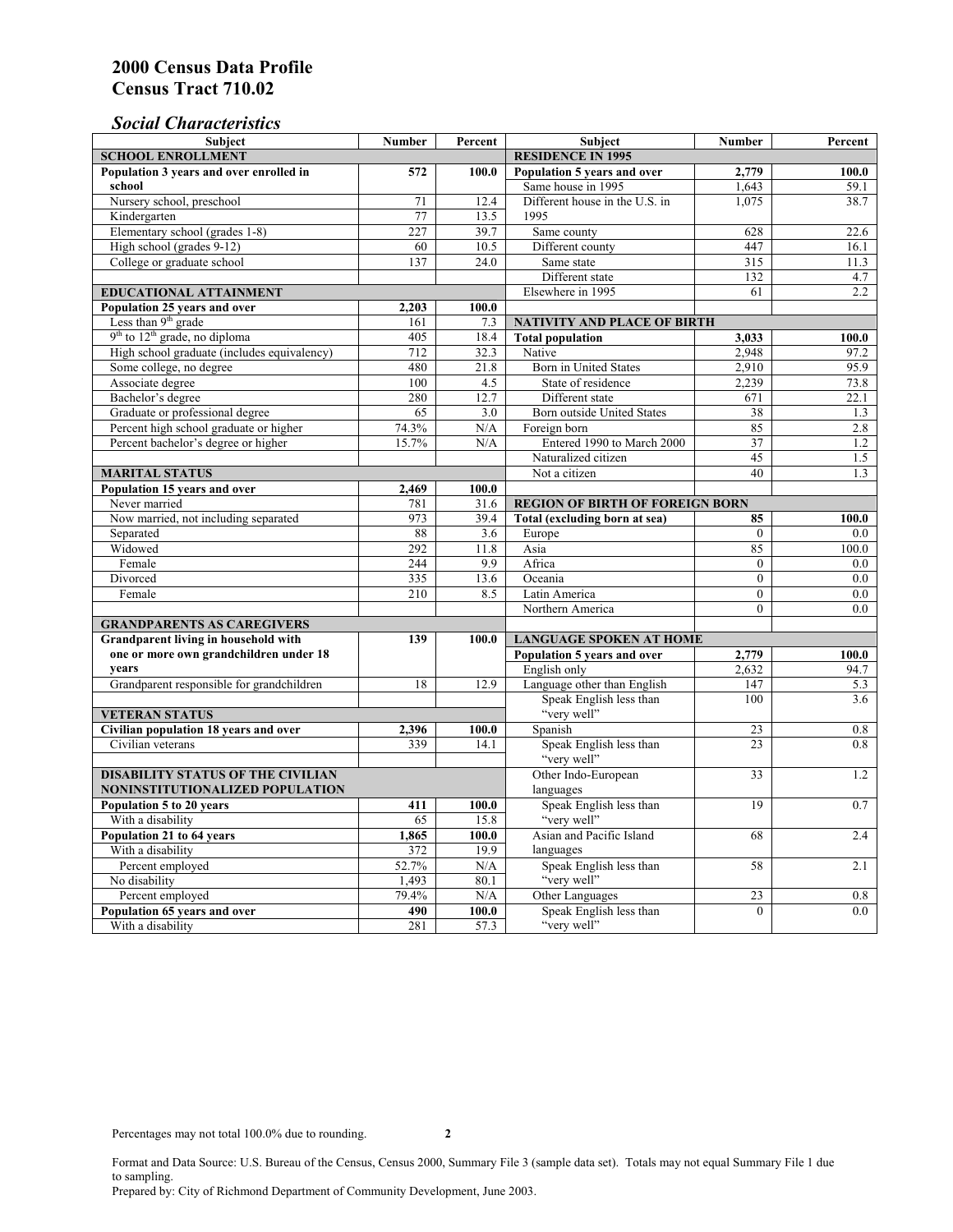### *Economic Characteristics*

| <b>Subject</b>                                     | Number           | Percent     | Subject                                                              | Number         | Percent                   |
|----------------------------------------------------|------------------|-------------|----------------------------------------------------------------------|----------------|---------------------------|
| <b>EMPLOYMENT STATUS</b>                           |                  |             | <b>INCOME IN 1999</b>                                                |                |                           |
| Population 16 years and over                       | 2,451            | 100.0       | <b>Households</b>                                                    | 1,453          | 100.0                     |
| In labor force                                     | 1,543            | 63.0        | Less than \$10,000                                                   | 219            | 15.1                      |
| Civilian labor force                               | 1,530            | 62.4        | \$10,000 to \$14,999                                                 | 149            | 10.3                      |
| Employed                                           | 1,473            | 60.1        | \$15,000 to \$24,999                                                 | 253            | 17.4                      |
| Unemployed                                         | 57               | 2.3         | \$25,000 to \$34,999                                                 | 260            | 17.9                      |
| Percent of civilian labor force                    | 3.7%             | N/A         | \$35,000 to \$49,999                                                 | 197            | 13.6                      |
| Armed Forces                                       | 13               | 0.5         | \$50,000 to \$74,999                                                 | 256            | 17.6                      |
| Not in labor force                                 | 908              | 37.0        | \$75,000 to \$99,999                                                 | 86             | 5.9                       |
| Females 16 years and over                          | 1,437            | 100.0       | \$100,000 to \$149,999                                               | 33             | 2.3                       |
| In labor force                                     | 824              | 57.3        | \$150,000 to \$199,999                                               | $\overline{0}$ | $\overline{0.0}$          |
| Civilian labor force                               | 824              | 57.3        | \$200,000 or more                                                    | $\mathbf{0}$   | 0.0                       |
| Employed                                           | 798              | 55.5        | Median household income (dollars)                                    | 27,642         | N/A                       |
| Own children under 6 years                         | 235              | 100.0       |                                                                      |                |                           |
| All parents in family in labor force               | 153              | 65.1        | With earnings                                                        | 1,073          | 73.8                      |
|                                                    |                  |             | Mean earnings (dollars)                                              | 37,466         | N/A                       |
| <b>COMMUTING TO WORK</b>                           |                  |             | With Social Security income                                          | 482            | 33.2                      |
| Workers 16 years and over                          | 1,457            | 100.0       | Mean Social Security income                                          | 9,540          | N/A                       |
| Car, truck, or van – drove alone                   | 1,176            | 80.7        | (dollars)                                                            |                |                           |
| Car, truck, or van - carpooled                     | 187              | 12.8        | With Supplemental Security income                                    | 83             | 5.7                       |
| Public transportation (including taxicab)          | 63               | 4.3         | Mean Supplemental Security                                           | 4,259          | N/A                       |
| Walked                                             | 12               | 0.8         | income (dollars)                                                     |                |                           |
| Other means                                        | $\boldsymbol{0}$ | 0.0         | With public assistance income                                        | 61             | 4.2                       |
| Worked at home                                     | 19               | 1.3         | Mean public assistance income                                        | 1,023          | N/A                       |
| Mean travel time to work (minutes)                 | 25.5             | N/A         | (dollars)                                                            |                |                           |
|                                                    |                  |             | With retirement income (dollars)                                     | 272            | 18.7                      |
| Employed civilian population 16 years and over     | 1,473            | 100.0       | Mean retirement income (dollars)                                     | 13,278         | N/A                       |
| <b>OCCUPATION</b>                                  |                  |             |                                                                      |                |                           |
| Management, professional, and related occupations  | 425              | 28.9        | <b>Families</b>                                                      | 775            | 100.0                     |
| Service occupations                                | 250              | 17.0        | Less than \$10,000                                                   | 51             | 6.6                       |
| Sales and office occupations                       | 478              | 32.5        | \$10,000 to \$14,999                                                 | 40             | 5.2                       |
| Farming, fishing, and forestry occupations         | $\mathbf{0}$     | 0.0         | \$15,000 to \$24,999                                                 | 99             | 12.8                      |
| Construction, extraction, and maintenance          | 121              | 8.2         | \$25,000 to \$34,999                                                 | 141            | 18.2                      |
| occupations                                        |                  |             | \$35,000 to \$49,999                                                 | 141            | 18.2                      |
| Production, transportation, and material moving    | 199              | 13.5        | \$50,000 to \$74,999                                                 | 204            | 26.3                      |
| occupations                                        |                  |             | \$75,000 to \$99,999                                                 | 66             | 8.5                       |
|                                                    |                  |             | \$100,000 to \$149,999                                               | 33             | 4.3                       |
| <b>INDUSTRY</b>                                    |                  |             | \$150,000 to \$199,999                                               | $\mathbf{0}$   | $0.0\,$                   |
| Agriculture, forestry, fishing and hunting, and    | 9                | 0.6         | \$200,000 or more                                                    | $\theta$       | 0.0                       |
| mining                                             |                  |             | Median family income (dollars)                                       | 39,653         | N/A                       |
| Construction                                       | 74               | 5.0         |                                                                      |                |                           |
| Manufacturing                                      | 148              | 10.0        | Per capita income (dollars)                                          | 16.270         | N/A                       |
| Wholesale trade                                    | 19               | 1.3         | <b>Median earnings (dollars)</b>                                     |                |                           |
| Retail trade                                       | 199              | 13.5        | Male full-time, year-round workers                                   | 28,808         | N/A                       |
| Transportation and warehousing, and utilities      | 90               | 6.1         | Female full-time, year-round workers                                 | 22,900         | N/A                       |
| Information                                        | 18               | 1.2         |                                                                      | Number         | Percent                   |
| Finance, insurance, real estate, and rental and    | 126              | 8.6         |                                                                      | below          | below                     |
| leasing                                            |                  |             |                                                                      | poverty        | poverty                   |
| Professional, scientific, management,              | 81               | 5.5         | Subject                                                              | level          | ${\bf level}$             |
| administrative, and waste management services      |                  |             | <b>POVERTY STATUS IN 1999</b>                                        |                |                           |
| Educational, health and social services            | 320              | 21.7        | <b>Families</b>                                                      | 83             | 10.7                      |
| Arts, entertainment, recreation, accommodation and | 80               | 5.4         | With related children under 18 years                                 | 64             | 17.3                      |
| food services                                      |                  |             | With related children under 5 years                                  | 18             | 9.6                       |
| Other services (except public administration)      | 153              | 10.4        | Families with female householder, no                                 | 72             | 24.7                      |
| Public Administration                              | 156              | 10.6        | husband present                                                      |                |                           |
|                                                    |                  |             | With related children under 18 years                                 | 59             | 30.7                      |
| <b>CLASS OF WORKER</b>                             |                  |             | With related children under 5 years                                  | 13             | 16.0                      |
| Private wage and salary workers                    | 1,054            | 70.7        | Individuals                                                          | 391            | 12.9                      |
| Government workers                                 | 390              |             | 18 years and over                                                    | 294            |                           |
| Self-employed workers in own not incorporated      | 26               | 26.5<br>1.8 | 65 years and over                                                    | 117            | 12.2<br>23.9              |
| business                                           |                  |             | Related children under 18 years                                      | 97             | 15.5                      |
| Unpaid family workers                              | 15               |             |                                                                      | 77             |                           |
|                                                    |                  | 1.0         | Related children 5 to 17 years<br>Unrelated individuals 15 years and | 186            | 20.8<br>$22.\overline{6}$ |
|                                                    |                  |             |                                                                      |                |                           |
|                                                    |                  |             | over                                                                 |                |                           |

Percentages may not total 100.0% due to rounding. **3** 

Format and Data Source: U.S. Bureau of the Census, Census 2000, Summary File 3 (sample data set). Totals may not equal Summary File 1 due to sampling.

Prepared by: City of Richmond Department of Community Development, June 2003.